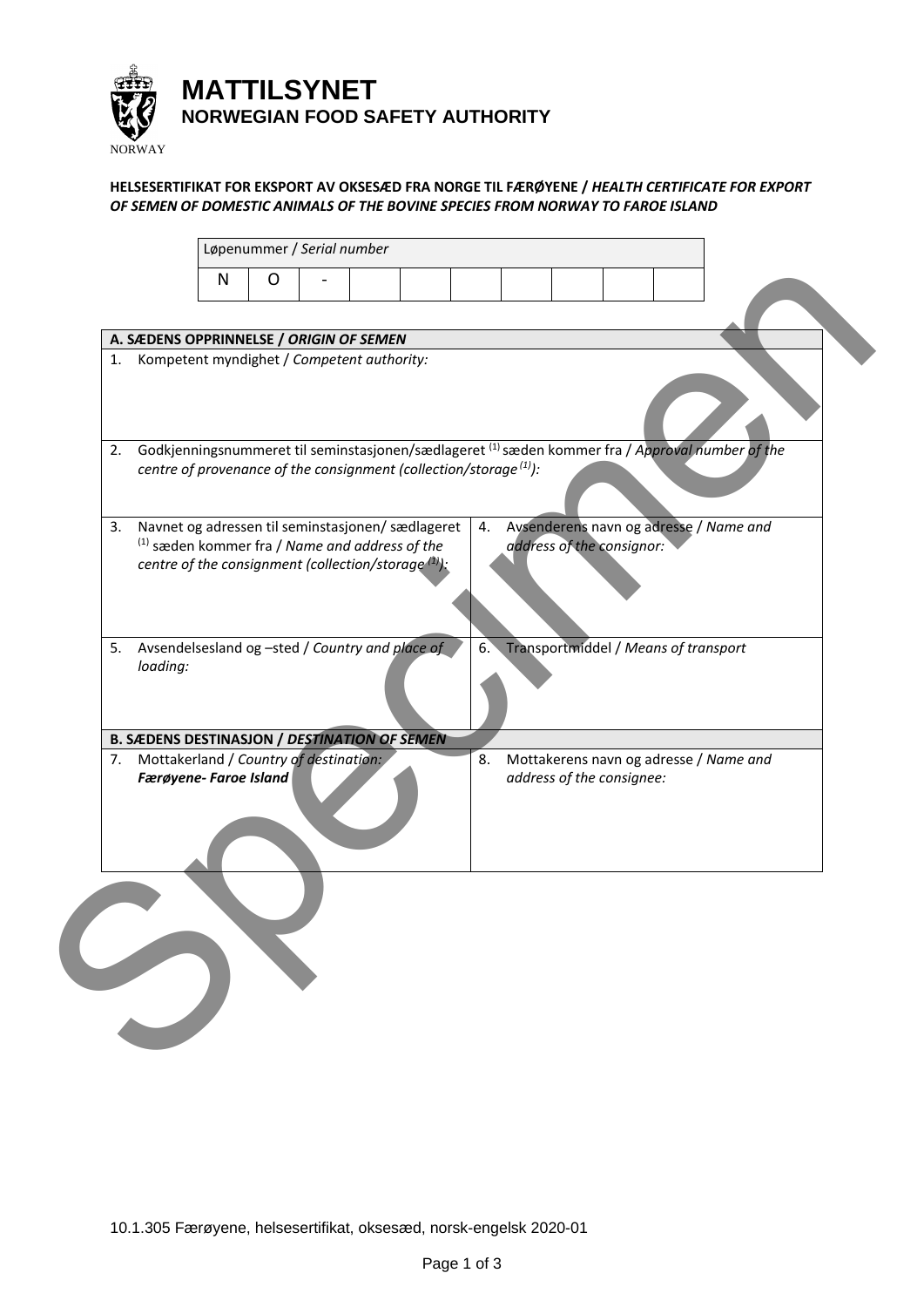| C. IDENTIFIKASJON AV SÆDEN / IDENTIFICATION OF SEMEN |                     |                 |
|------------------------------------------------------|---------------------|-----------------|
| 9.1. Identitetsmerke på dosene /                     | 9.2. Antall doser / | 9.3. Art/rase / |
| Identification mark of the doses                     | Number of doses     | Species/Breed   |
|                                                      |                     |                 |
|                                                      |                     |                 |
|                                                      |                     |                 |
|                                                      |                     |                 |
|                                                      |                     |                 |
|                                                      |                     |                 |
|                                                      |                     |                 |
|                                                      |                     |                 |
|                                                      |                     |                 |
|                                                      |                     |                 |
|                                                      |                     |                 |
|                                                      |                     |                 |
|                                                      |                     |                 |
|                                                      |                     |                 |
|                                                      |                     |                 |
|                                                      |                     |                 |
|                                                      |                     |                 |
|                                                      |                     |                 |
|                                                      |                     |                 |
|                                                      |                     |                 |
|                                                      |                     |                 |
|                                                      |                     |                 |
|                                                      |                     |                 |
|                                                      |                     |                 |
|                                                      |                     |                 |
|                                                      |                     |                 |
|                                                      |                     |                 |
|                                                      |                     |                 |
|                                                      |                     |                 |
|                                                      |                     |                 |
|                                                      |                     |                 |
|                                                      |                     |                 |
|                                                      |                     |                 |
|                                                      |                     |                 |
|                                                      |                     |                 |
|                                                      |                     |                 |
|                                                      |                     |                 |
|                                                      |                     |                 |
|                                                      |                     |                 |
|                                                      |                     |                 |
|                                                      |                     |                 |
|                                                      |                     |                 |
|                                                      |                     |                 |
|                                                      |                     |                 |
|                                                      |                     |                 |
|                                                      |                     |                 |
|                                                      |                     |                 |
|                                                      |                     |                 |